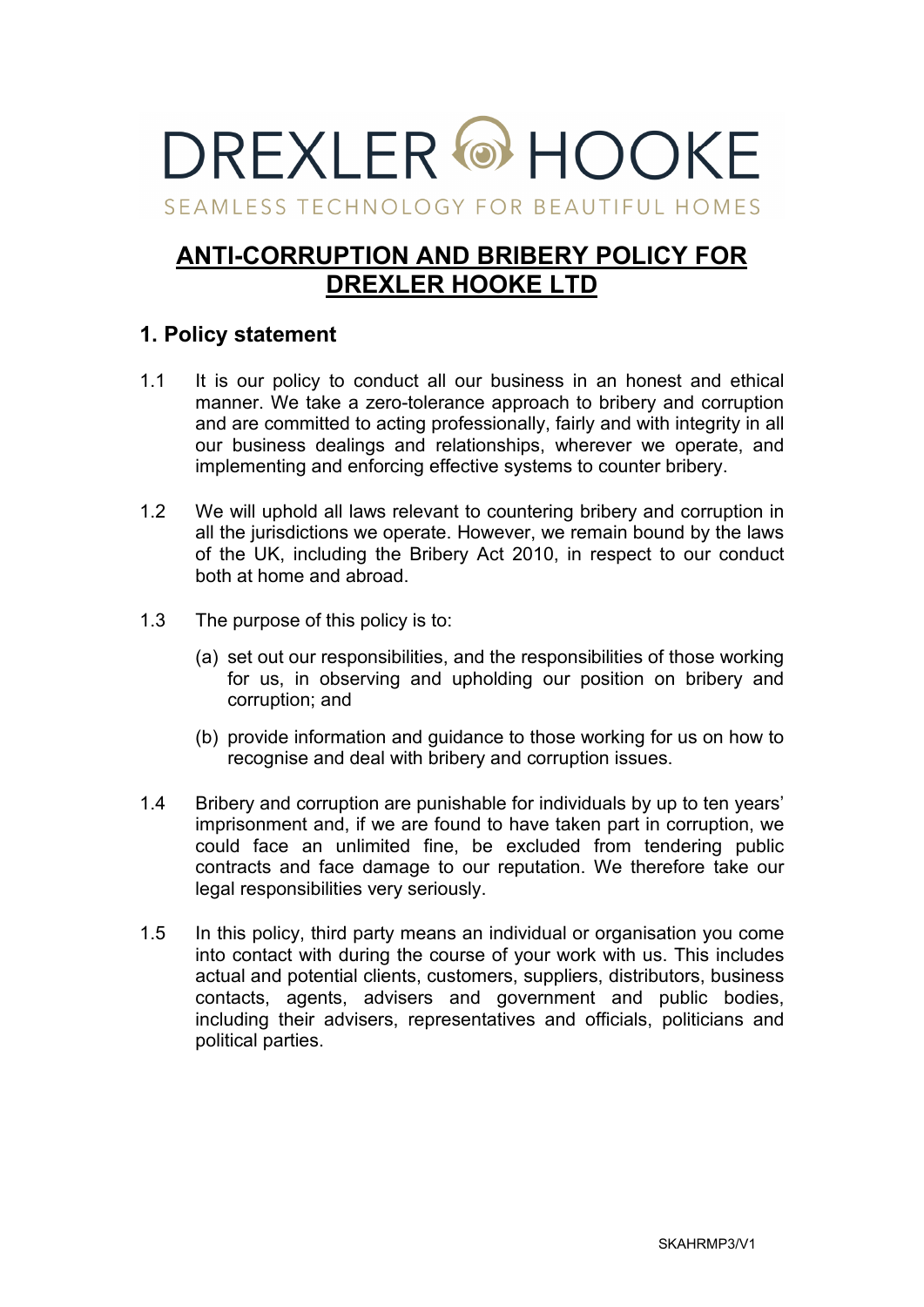## **2. Who is covered by the policy**

The policy applies to all individuals working at all levels and grades, including senior managers, officers, directors, employees (whether permanent, fixed term or temporary), consultants, contractors, trainees, seconded staff, home workers, casual workers and agency staff, volunteers, interns, agents, sponsors, or any other person associated with us, or any of our subsidiaries or their employees, wherever located (collectively referred to as workers in this policy).

## **3. What is bribery?**

A bribe is an inducement or reward offered, promised or provided in order to gain any commercial, contractual, regulatory or personal advantage. Here are some examples:

#### **Offering a bribe**

You offer a potential client a ticket to a major sporting event, but only if they do business with us.

This would be an offence, as you are making the offer to gain a commercial gain and contractual advantage. We may also be found to have committed an offence because the offer has been made to obtain business for us. It may also be an offence for the potential client to accept your offer.

#### **Receiving a bribe**

A supplier gives your nephew a job, but makes it clear in return they expect you to use your influence within the organisation to ensure we continue to do business with them.

It is an offence for the supplier to make such an offer. It would be an offence for you to accept the offer as you would be doing so to gain a personal advantage.

#### **Bribing a foreign official**

You arrange for the business to pay an additional payment to a foreign official to speed up an administrative process, such as clearing our goods through customs.

The offence of bribing a foreign public official has been committed as soon as the offer is made. This is because it is made to gain a business advantage.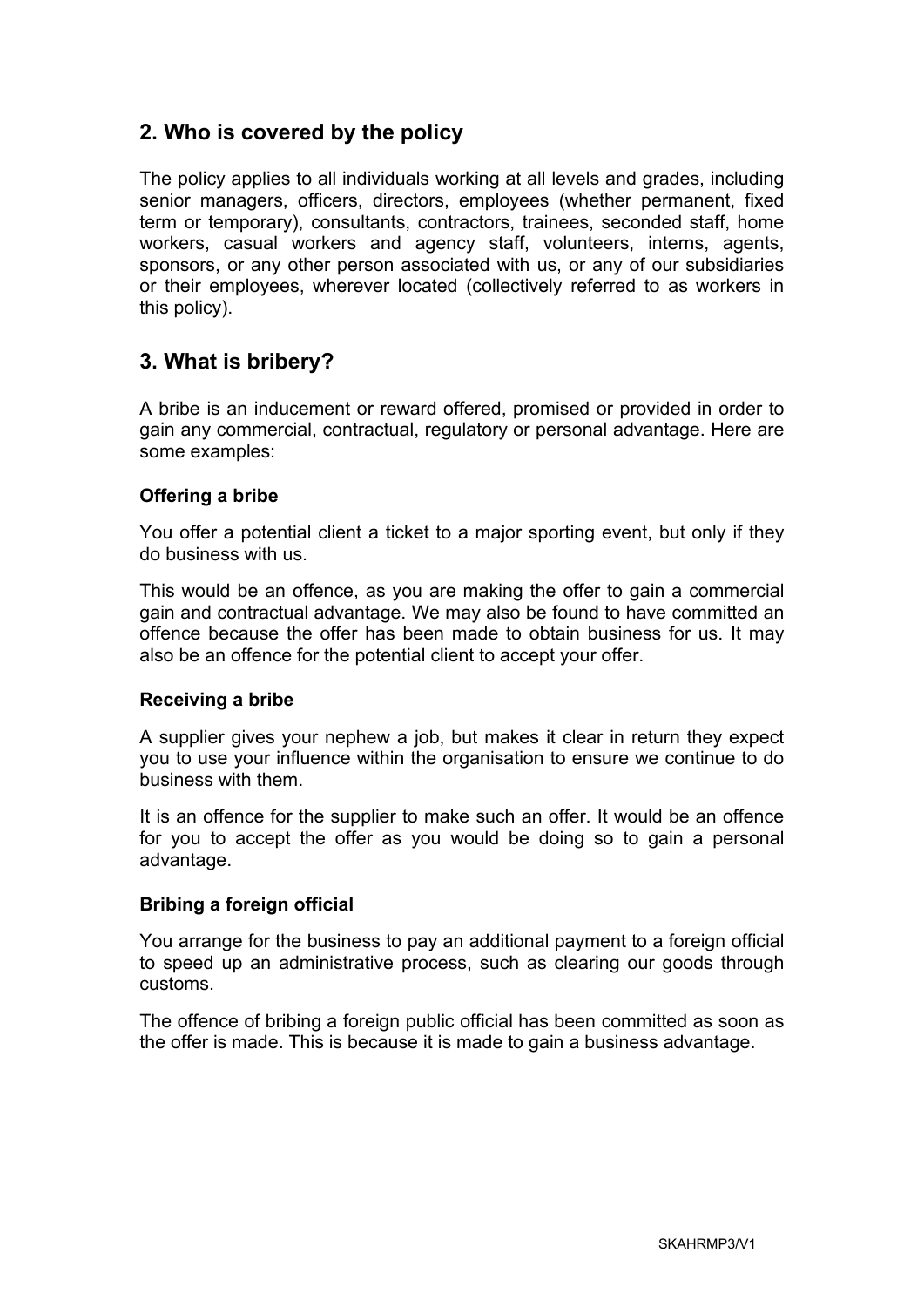#### **4. Gifts and hospitality**

- 4.1 This policy does not prohibit normal and appropriate hospitality (given and received) to or from third parties.
- 4.2 You are prohibited from accepting a gift from or giving a gift to a third party, or giving or receipt of gifts is not prohibited, if the following requirements are met:
	- a) it is not made with the intention of influencing a third party to obtain or retain business or a business advantage, or to reward the provision or retention of business or a business advantage, or inexplicit or implicit exchange for favours or benefits;
	- b) it complies with local law;
	- c) it is given in our name, not in your name;
	- d) it does not include cash or a cash equivalent (such as gift certificates or vouchers);
	- e) it is appropriate in the circumstances, e.g. in the UK, it is customary for small gifts to be given at Christmas time;
	- f) taking into account the reason for the gift, it is of an appropriate type and value and given at an appropriate time; and
	- g) it is given openly, not secretively.
- 4.3 We appreciate that the market practice of giving business gifts varies between countries and regions, and what may be normal and acceptable in one region may not be in another. The test to be applied is whether in all the circumstances the gift or hospitality is reasonable and justifiable. The intention behind the gift should always be considered.

#### **5. What is not acceptable**

It is not acceptable for you (or someone on your behalf) to:

- a) give, promise to give, or offer, a payment, gift or hospitality with the expectation or hope that a business advantage will be received, or to reward business already given;
- b) give, promise to give, or offer a payment, gift or hospitality to a government official, agent or representative to 'facilitate' or expedite a routine procedure;
- c) accept payment from a third party that you know or suspect is offered with the expectation that it will obtain a business advantage for them;
- d) accept a gift or hospitality from a third party if you know or suspect that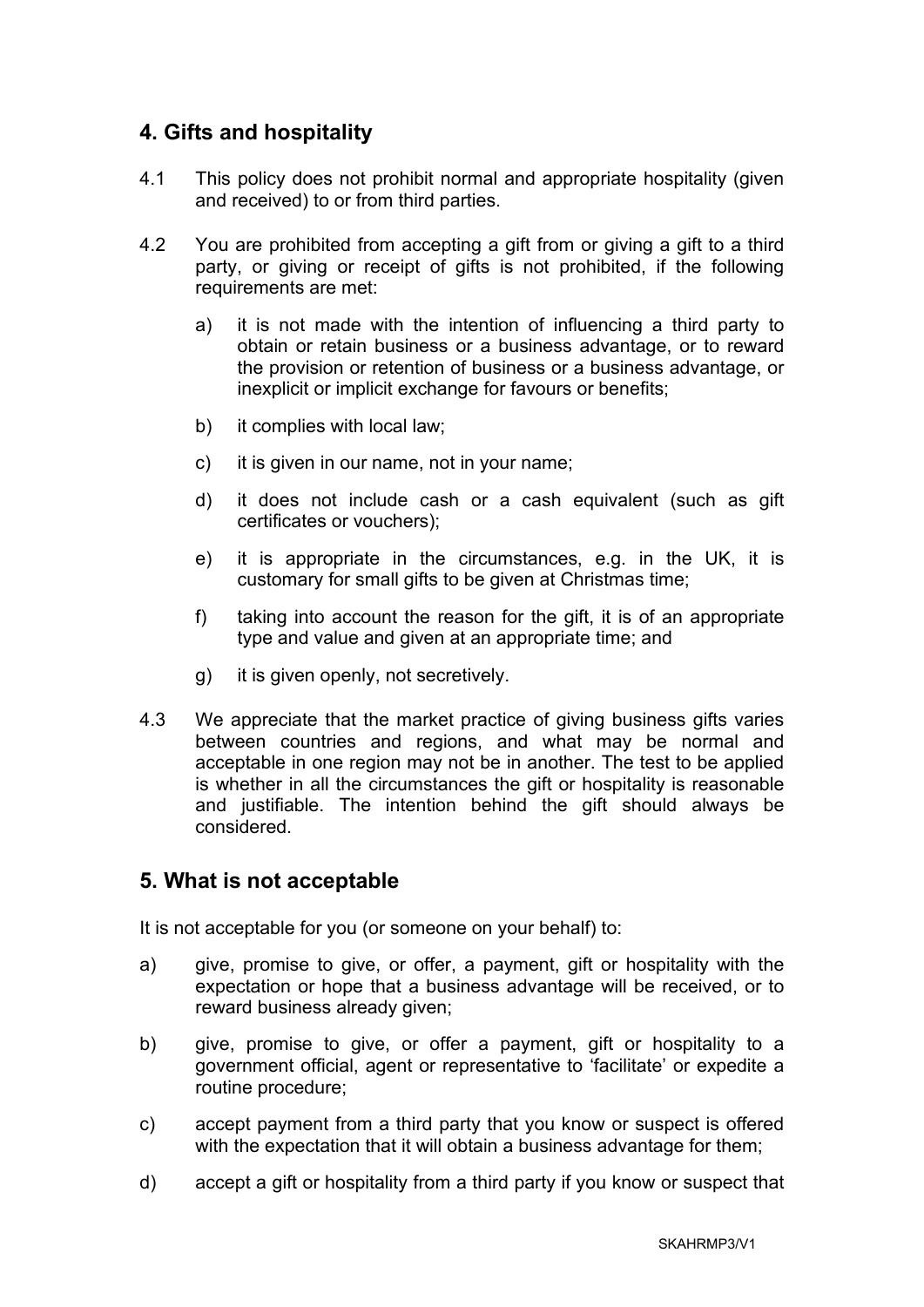it is offered or provided with an expectation that a business advantage will be provided by us in return;

- e) threaten or retaliate against another worker who has refused to commit a bribery offence or who has raised concerns under this policy; or
- f) engage in any activity that might lead to a breach of this policy.

#### **6. Facilitation payments and kickbacks**

- 6.1 We do not make, and will not accept, facilitation payments or 'kickbacks' of any kind. Facilitation payments are typically small, unofficial payments made to secure or expedite a routine government action by a government official. They are not commonly paid in the UK, but are common in some other jurisdictions in which we operate.
- 6.2 If you are asked to make a payment on our behalf, you should always be mindful of what the payment is for and whether the amount requested is proportionate to the goods or services provided. You should always ask for a receipt which details the reasons for payment. If you have any suspicions, concerns or queries regarding a payment, you should raise these with the compliance manager.
- 6.3 Kickbacks are typically payments made in return for a business favour or advantage. All workers must avoid any activity that might lead to, or suggest, that a facilitation payment or kickback will be made or accepted by us.

## **7. Donations**

We do/do not make contributions to political parties, but these are never made in an attempt to influence any decision or to gain a business advantage, and are always publically disclosed. We do/do not make charitable donations that are legal and ethical under local laws and practices. No donation must be offered or made without the prior approval of the compliance manager.

## **8. Your responsibilities**

- 8.1 You must ensure that you read, understand and comply with this policy.
- 8.2 The prevention, detection and reporting of bribery and other forms of corruption are the responsibility of all those working for us or under our control. All workers are required to avoid any activity that might lead to, or suggest, a breach of this policy.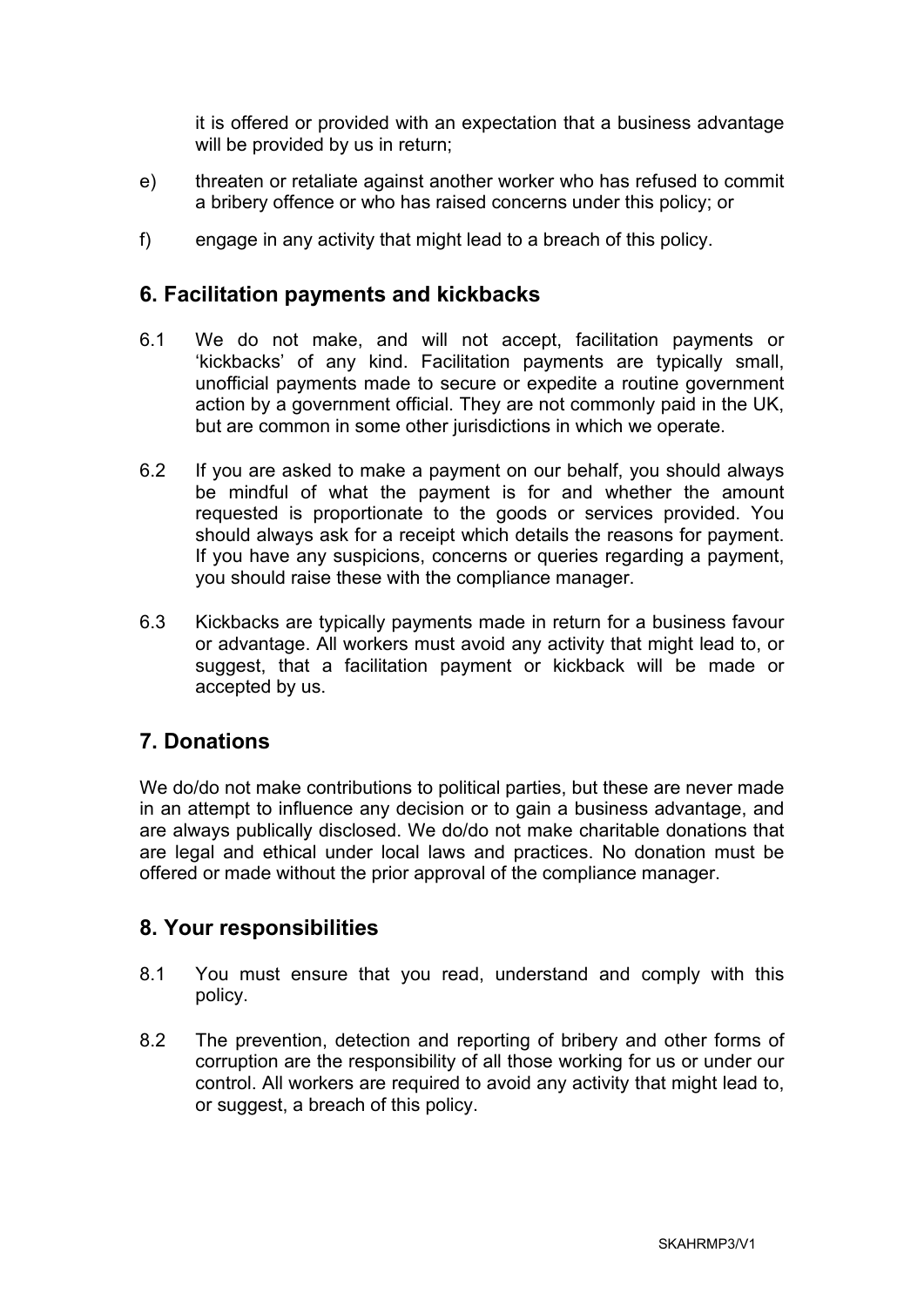- 8.3 You must notify your manager or your compliance manager or the confidential helpline as soon as possible, if you believe or suspect that a conflict with this policy has occurred, or may occur in the future. For example, if a client or potential client offers you something to gain a business advantage with us, or indicates to you that a gift or payment is required to secure their business.
- 8.4 Any employee who breaches this policy will face disciplinary action, which could result in dismissal for Gross Misconduct. We reserve the right to terminate our contractual relationship with other workers if they breach this policy.

#### **9. Record keeping**

- 9.1 We must keep financial records and have appropriate internal controls in place which will evidence the business reason for making payments to a third party.
- 9.2 You must declare and keep a written record of all hospitality or gifts accepted or offered, which will be subject to managerial review.
- 9.3 You must ensure that all expenses claims relating to hospitality, gifts or expenses incurred to third parties, are submitted in accordance with our expenses policy and specifically record the reason for expenditure.
- 9.4 All accounts, invoices, memoranda and other documents and records relating to dealings with third parties, such as clients, suppliers and business contacts, should be prepared and maintained with strict accuracy and completeness. No accounts must be kept 'off book' to facilitate or conceal improper payments.

#### **10. How to raise a concern**

You are encouraged to raise concerns about any issue or suspicion of malpractice at the earliest possible stage. If you are unsure whether a particular act constitutes bribery or corruption, or if you have any other queries, these should be raised with your manager or the compliance manager or through the confidential helpline. Concerns should be reported by following the procedure set out in our Whistle Blowing Policy. A copy of the Whistle Blowing Policy can be found in the HR Manual.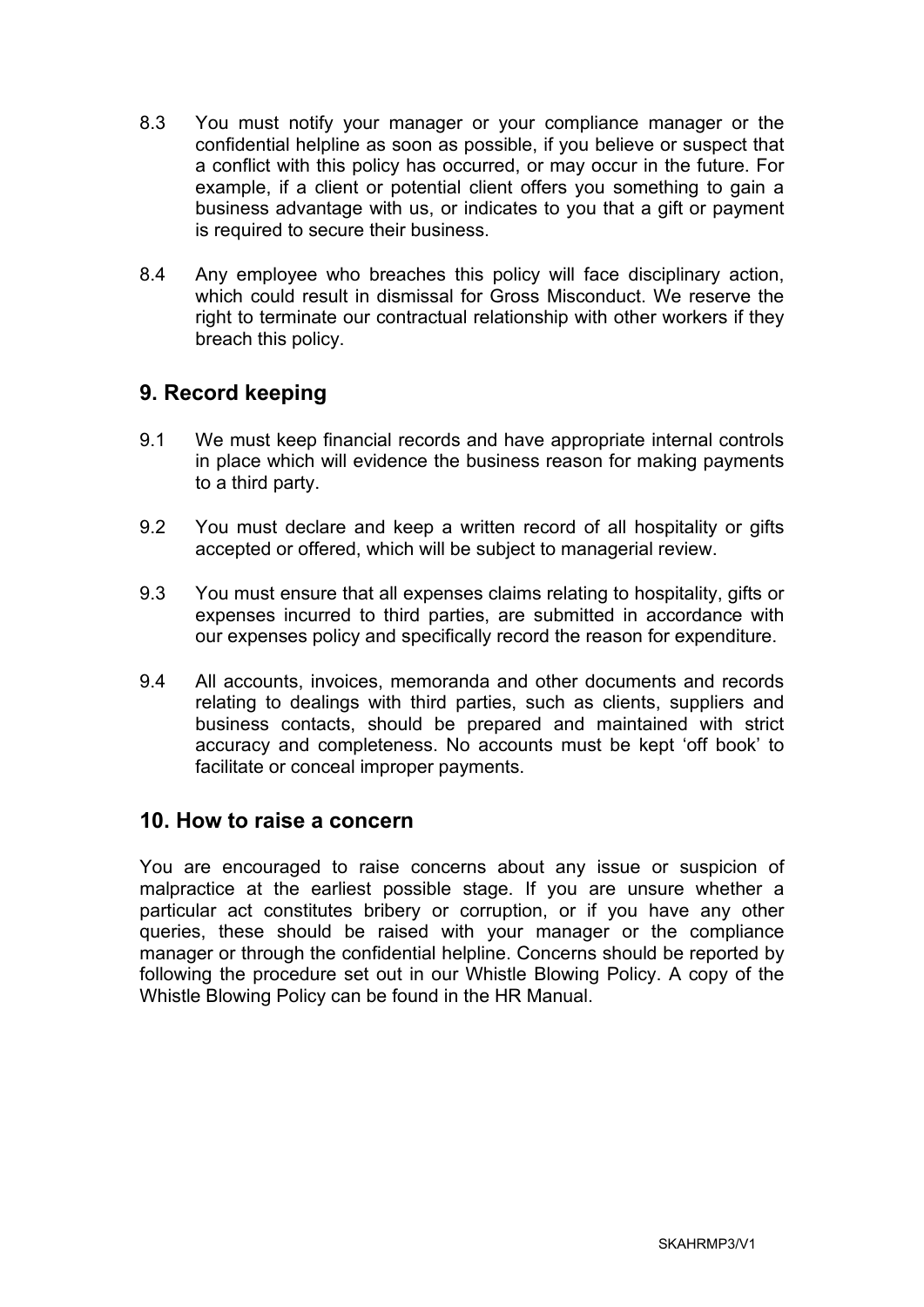# **11. What to do if you are a victim of bribery or corruption**

It is important that you tell the compliance manager or the confidential helpline as soon as possible, if you are offered a bribe by a third party, are asked to make one, suspect that this may happen in the future, or believe that you are a victim of another form of unlawful activity.

# **12. Protection**

- 12.1 Workers who refuse to offer or accept a bribe, or those who raise concerns or report another's wrongdoing, are sometimes worried about possible repercussions. We aim to encourage openness and will support anyone who raises genuine concerns in good faith under this policy, even if they turn out to be mistaken.
- 12.2 We are committed to ensuring no one suffers any detrimental treatment as a result of refusing to take part in bribery or corruption, or because of reporting in good faith their suspicion that an actual or potential bribery or other corruption offence has taken place, or may take place in the future. Detrimental treatment includes dismissals, disciplinary action, threats or other unfavorable treatment connected with raising a concern. If you believe you have suffered any such treatment, you should inform the compliance manager immediately. If this matter is not remedied, and you are an employee, you should raise it formally using our Grievance Procedure which can be found in the Employee Handbook.

# **13. Training and communication**

- 13.1 Training on this policy forms part of the induction process for all new employees and other workers. All existing employees and workers will have received regular, relevant training on how to implement and adhere to this policy.
- 13.2 Our zero-tolerance approach to bribery and corruption must be communicated to all suppliers, contractors and business partners at the outset of the business relationship with them and as appropriate thereafter.

# **14. Who is responsible for this policy**

14.1 The board of directors has overall responsibility for ensuring this policy complies with our legal and ethical obligations, and that all those under our control comply with it.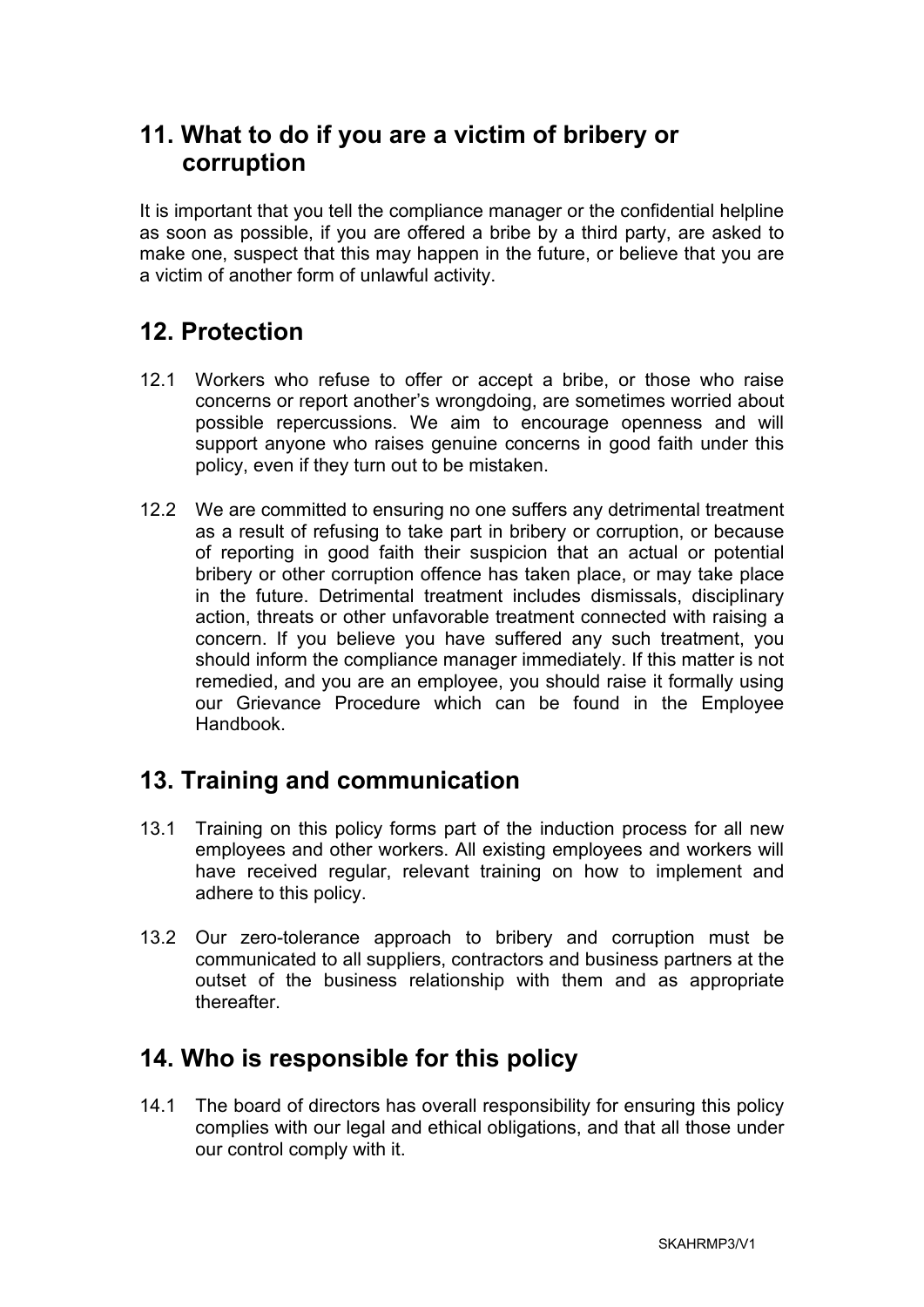14.2 The compliance manager has day to day responsibility for implementing this policy, and for monitoring its use and effectiveness, and dealing with any queries on its interpretation. Management, at all levels, are responsible for ensuring those reporting to them are made aware of, and understand, this policy and are given adequate and regular training on it.

## **15. Monitoring and review**

- 15.1 The compliance manager will monitor the effectiveness and review the implementation of this policy, regularly considering its suitability, adequacy and effectiveness. Any improvements identified will be made as soon as possible. Internal control systems and procedures will be subject to regular audits, to provide assurance that they are effective in countering bribery and corruption.
- 15.2 All workers are responsible for the success of this policy and should ensure they use it to disclose any suspected danger or wrongdoing.
- 15.3 Workers are invited to comment on this policy and suggest ways in which it might be improved. Comments, suggestions and queries should be addressed to the compliance manager.
- 15.4 This policy does not form part of any employee's contract of employment and it may be amended at any time.

#### **POTENTIAL RISK SCENARIOS: 'RED FLAGS'**

The following is a list of possible red flags that may arise during the course of you working for us, and which may raise concerns under various anti-bribery and anti-corruption laws. This list is not intended to be exhaustive and is for illustrative purposes only.

If you encounter any of these red flags while working for us, you must report them promptly to your manager OR to the compliance manager OR using the procedure set out in the Whistle Blowing Policy:

- a) you become aware that a third party engages in, or has been accused of engaging in, improper business practices
- b) you learn that a third party has a reputation for paying bribes, or requiring that bribes are paid to them, or has a reputation for having a 'special relationship' with foreign government officials